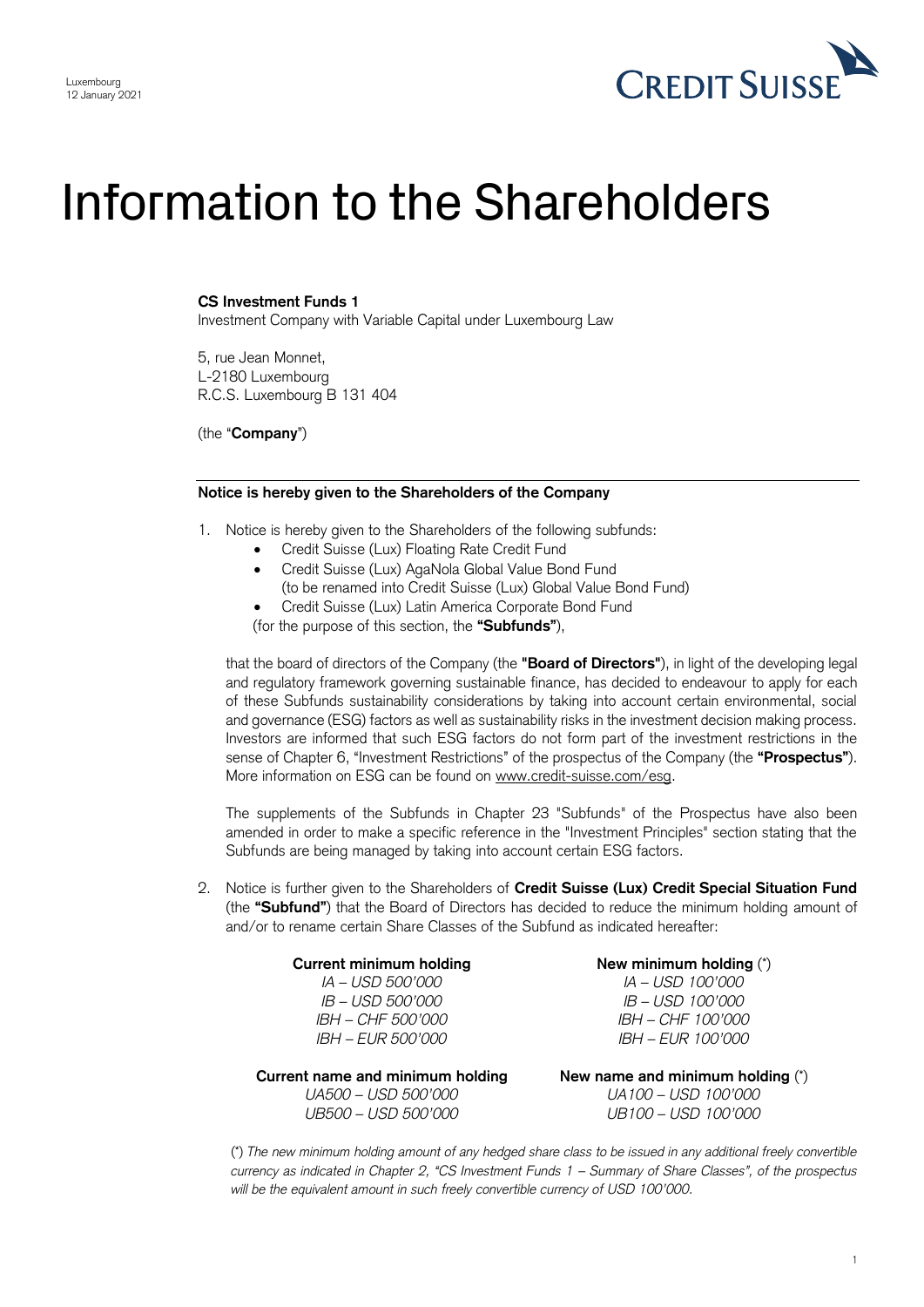3. Reference is made to the notice of the Board of Directors of 29 April 2020 informing the Shareholders made to the co-investment management structure of the Subfunds which did not affect the respective investment policy of the Subfunds and did not have any impact on their respective fee structure. Further to such change, the Board of Directors has decided to rename the Subfunds as follows: of **Credit Suisse (Lux) AgaNola Global Convertible Bond Fund** and **Credit Suisse (Lux) AgaNola Global Value Bond Fund** (for the purpose of this section, the "**Subfunds**") of the change

#### **Current name** New name

Credit Suisse (Lux) AgaNola Global Convertible Credit Suisse Investment Partners (Lux) Global Convertible Bond Fund

Credit Suisse (Lux) AgaNola Global Value Bond Credit Suisse (Lux) Global Value Bond Fund Fund

 4. Notice is also hereby given to the Shareholders of the Company are informed that the Board of Directors has decided to amend Chapter 9, "Expenses and Taxes" in order to amend item j) of the list of expenses that the Company shall bear, as follows:

| Old wording                                             | New wording                                                |
|---------------------------------------------------------|------------------------------------------------------------|
| The cost of preparing, depositing and publishing the    | The cost of preparing, depositing and publishing the       |
| Articles of Incorporation and other documents in        | Articles of Incorporation and other documents in           |
| respect of the Company, including notifications for     | respect of the Company, including notifications for        |
| registration, Key Investor Information Documents,       | registration, Key Investor Information Documents,          |
| prospectuses or memoranda for all government            | prospectuses or memoranda for all government               |
| authorities and stock exchanges (including local        | authorities and stock exchanges (including local           |
| securities dealers' associations) which are required in | securities dealers' associations) which are required in    |
| connection with the Company or with offering the        | connection with the Company or with offering the           |
| Shares; the cost of printing and distributing annual    | Shares; the cost of printing and distributing annual and   |
| and semi-annual reports for the Shareholders in all     | semi-annual reports for the Shareholders in all required   |
| required languages, together with the cost of printing  | languages, together with the cost of printing and          |
| and distributing all other reports and documents        | distributing all other reports and documents which are     |
| which are required by the relevant legislation or       | required by the relevant legislation or regulations of the |
| regulations of the above-mentioned authorities; any     | above-mentioned authorities; the remuneration of           |
| license fees payable to the index providers; any fees   | the members of the Board of Directors and their            |
| payable to providers of risk management systems or      | reasonable and documented travel and out-of-               |
| providers of data for those risk management systems     | pocket expenses, insurance coverage (including             |
| being used by the Management Company for the            | director/manager insurance); any license fees              |
| purpose of fulfilling regulatory requirements; the cost | payable to the index providers; any fees payable to        |
| of book-keeping and calculating the daily Net Asset     | providers of risk management systems or providers of       |
| Value which may not exceed 0.10% p.a., the cost of      | data for those risk management systems being used by       |
| notifications to Shareholders including the publication | the Management Company for the purpose of fulfilling       |
| of prices for the Shareholders, the fees and costs of   | regulatory requirements; the cost of book-keeping and      |
| the Company's auditors and legal advisers, and all      | calculating the daily Net Asset Value which may not        |
| other similar administrative expenses, and other        | exceed 0.10% p.a., the cost of notifications to            |
| expenses directly incurred in connection with the       | Shareholders including the publication of prices for the   |
| offer and sale of Shares, including the cost of         | Shareholders, the fees and costs of the Company's          |
| printing copies of the aforementioned documents or      | auditors and legal advisers, and all other similar         |
| reports as are used in marketing the Company's          | administrative expenses, and other expenses directly       |
| Shares. The cost of advertising may also be             | incurred in connection with the offer and sale of          |
| charged.                                                | Shares, including the cost of printing copies of the       |
|                                                         | aforementioned documents or reports as are used in         |
|                                                         | marketing the Company's Shares. The cost of                |
|                                                         | advertising may also be charged.                           |

 5. Notice is hereby given to the Shareholders of the Company that the Board of Directors has decided to amend Chapter 2 "CS Investment Funds 1 – Summary of Share Classes" and more particularly footnotes (5) and (6) regarding the definition of D share class as follows:

|              | Old wording                                 | New wording                                      |
|--------------|---------------------------------------------|--------------------------------------------------|
| Footnote (5) | Class DA, DAH, DB and DBH Shares are        | Class DA, DAH, DB and DBH Shares are not         |
|              | subject to a management service fee,        | subject to a management fee but only to a        |
|              | payable by the Company to the Management    | management service fee, payable by the           |
|              | Company covering all fees and expenses as   | Company to the Management Company covering       |
|              | described in Chapter 9, "Expenses and       | all fees and expenses as described in Chapter 9, |
|              | Taxes", of at least 0.03% p.a. but not more | "Expenses and Taxes", of not more than 0.35%     |
|              | than 0.25% p.a., although in certain cases  | p.a.                                             |
|              | the transaction fees and the fees of the    | Additional fees will be charged directly to the  |
|              | Depositary Bank's correspondents may be     | investor, upon the conditions of the separate    |
|              | charged additionally.                       |                                                  |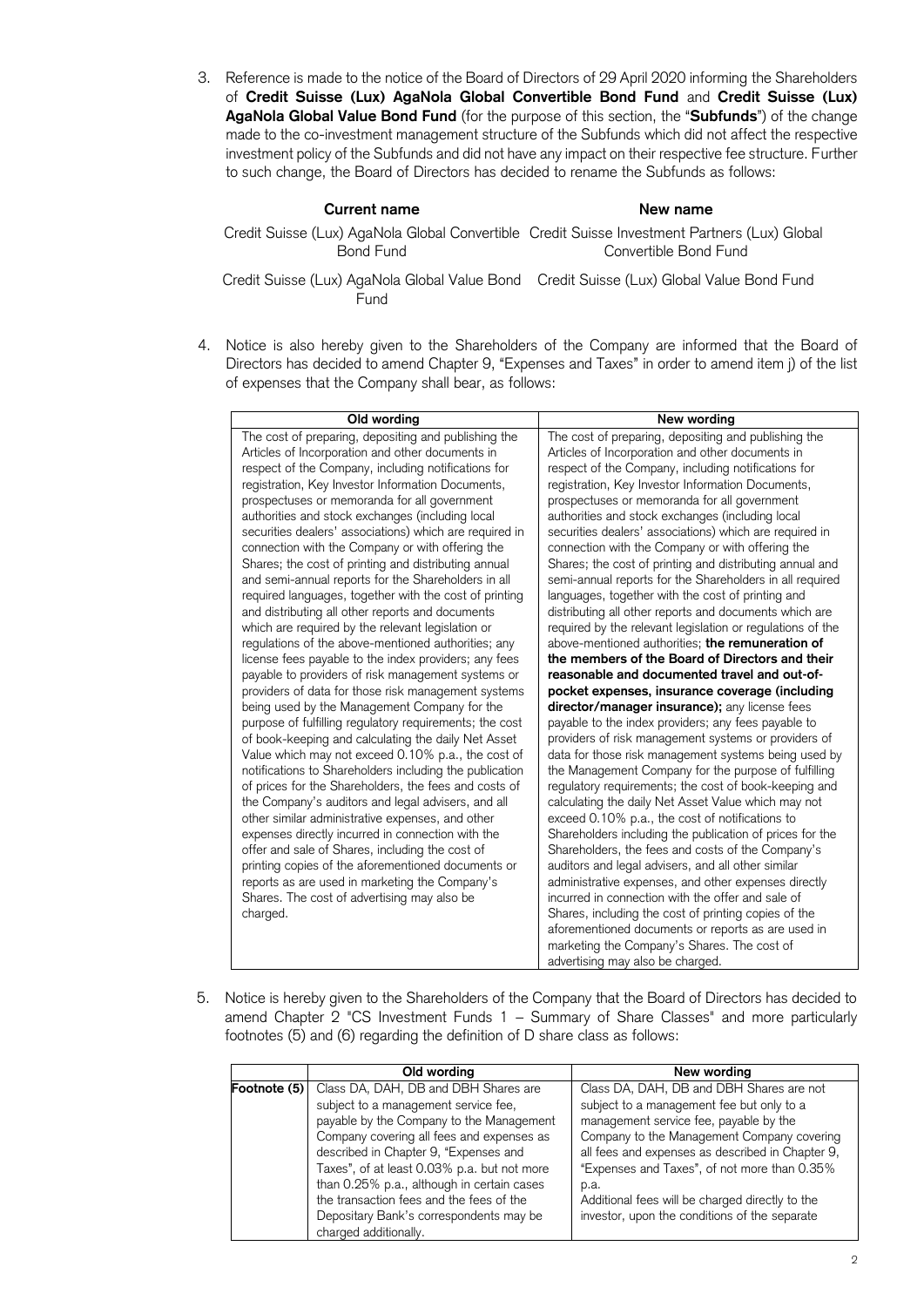|              | Additional fees will be charged directly to the<br>investor, upon the conditions of the separate<br>agreement entered into between the investor<br>and the relevant entity of Credit Suisse<br>Group AG.                                                                                                                                                                                                                                                                                                                                                                                                                                                                                                 | agreement entered into between the investor and<br>the relevant entity of Credit Suisse Group AG.                                                                                                                                                                                                                                                                                                                                                                                                                                                                                   |
|--------------|----------------------------------------------------------------------------------------------------------------------------------------------------------------------------------------------------------------------------------------------------------------------------------------------------------------------------------------------------------------------------------------------------------------------------------------------------------------------------------------------------------------------------------------------------------------------------------------------------------------------------------------------------------------------------------------------------------|-------------------------------------------------------------------------------------------------------------------------------------------------------------------------------------------------------------------------------------------------------------------------------------------------------------------------------------------------------------------------------------------------------------------------------------------------------------------------------------------------------------------------------------------------------------------------------------|
| Footnote (6) | Class DAP, DAHP, DBP and DBHP Shares<br>are subject to a management service fee,<br>payable by the Company to the Management<br>Company covering all fees and expenses as<br>described in Chapter 9, "Expenses and<br>Taxes", of at least 0.03% p.a. but not more<br>than 0.25% p.a., although in certain cases<br>the transaction fees and the fees of the<br>Depositary Bank's correspondents may be<br>charged additionally, and a performance fee,<br>payable to the Management Company.<br>Additional fees will be charged directly to the<br>investor, upon the conditions of the separate<br>agreement entered into between the investor<br>and the relevant entity of Credit Suisse<br>Group AG. | Class DAP, DAHP, DBP and DBHP Shares are<br>not subject to a management fee but only to a<br>management service fee, payable by the<br>Company to the Management Company covering<br>all fees and expenses as described in Chapter 9,<br>"Expenses and Taxes", of not more than 0.35%<br>p.a., and a performance fee, payable to the<br>Management Company, if applicable.<br>Additional fees will be charged directly to the<br>investor, upon the conditions of the separate<br>agreement entered into between the investor and<br>the relevant entity of Credit Suisse Group AG. |

 Notice is also hereby given to the Shareholders of the Company that the Board of Directors has decided to reflect this change in Chapter 5 "Investment in CS Investment Funds 1" under section "Share Classes dedicated to a specific type of Investors".

- 6. Shareholders of the subfund **Credit Suisse (Lux) AgaNola Global Convertible Bond Fund** (to be renamed into **Credit Suisse Investment Partners (Lux) Global Convertible Bond Fund**) (the "**Subfund**") are hereby informed that the benchmark "Thomson Reuters Global CB Index Inv. Grade" referred to in section "Investment Objective" of the supplement of the Subfund in Chapter 23 of the Prospectus has been renamed into "Refinitiv Global Convertible Bond Investment Grade Index" by decision of the benchmark provider.
- 7. Notice is hereby given to the Shareholders of the following subfunds of the Company (for the purpose of this point, the "**Subfunds**") that the Board of Directors of the Company has decided to amend the section "Investment Objective" if each Subfund's supplement, under Chapter 23 of the Prospectus, in order to update the wording introduced in compliance with the ESMA Q&A on Benchmarks, as follows:

|                         | Old wording                                 | New wording                                        |
|-------------------------|---------------------------------------------|----------------------------------------------------|
| <b>Credit Suisse</b>    | This Subfund aims to outperform the         | This Subfund aims to outperform the return of      |
| (Lux) AgaNola           | return of the Thomson Reuters Global        | the Refinitiv Global Convertible Bond Investment   |
| Global Convertible      | CB Index Inv. Grade benchmark. The          | Grade Index benchmark. The Subfund is actively     |
| <b>Bond Fund</b> (to be | Subfund is actively managed. The            | managed. The benchmark has been selected           |
| renamed into Credit     | benchmark is used as a reference point      | because it is representative of the investment     |
| Suisse Investment       | for portfolio construction. The majority of | universe of the Subfund and it is therefore an     |
| Partners (Lux)          | the Subfund's exposure to bonds will        | appropriate performance comparator. The            |
| Global Convertible      | refer to, and have weightings derived       | majority of the Subfund's exposure to bonds will   |
| <b>Bond Fund</b> )      | from, the benchmark. The Investment         | not necessarily be components of or have           |
|                         | Managers may use its discretion to          | weightings derived from the benchmark. The         |
|                         | invest in bonds not included in the         | Investment Manager will use its discretion to      |
|                         | benchmark in order to take advantage of     | materially deviate the weighting of certain        |
|                         | specific investment opportunities. It is    | components of the benchmark and to invest to a     |
|                         | thus expected that the performance of       | large extent in bonds not included in the          |
|                         | the Subfund will materially deviate from    | benchmark in order to take advantage of specific   |
|                         | the benchmark.                              | investment opportunities. It is thus expected that |
|                         |                                             | the performance of the Subfund will materially     |
|                         |                                             | deviate from the benchmark.                        |
| <b>Credit Suisse</b>    | This Subfund aims to outperform the         | This Subfund aims to outperform the return of      |
| (Lux) SQ Euro           | return of FTSE EuroBIG Corporate            | FTSE EuroBIG Corporate Index BBB 1-10Y             |
| <b>Corporate Bond</b>   | Index BBB 1-10Y benchmark. The              | benchmark. The Subfund is actively managed.        |
| Fund                    | Subfund is actively managed. The            | The benchmark has been selected because it is      |
|                         | benchmark is used as a reference point      | representative of the investment universe of the   |
|                         | for portfolio construction and as a basis   | Subfund and it is therefore an appropriate         |
|                         | for setting risk constraints. The majority  | performance comparator. The majority of the        |
|                         | of the Subfund's exposure to bonds will     | Subfund's exposure to bonds will likely be         |
|                         | refer and have similar weightings to the    | components of or have weightings derived from      |
|                         | benchmark. The Investment Manager           | the benchmark. The Investment Manager will to      |
|                         | may use its discretion to invest in bonds   | some extent use its discretion to overweight or    |
|                         | not included in the benchmark in order      | underweight certain components of the              |
|                         | to take advantage of specific investment    | benchmark and to a lesser extent invest in bonds   |
|                         | opportunities. It is thus expected that     | not included in the benchmark in order to take     |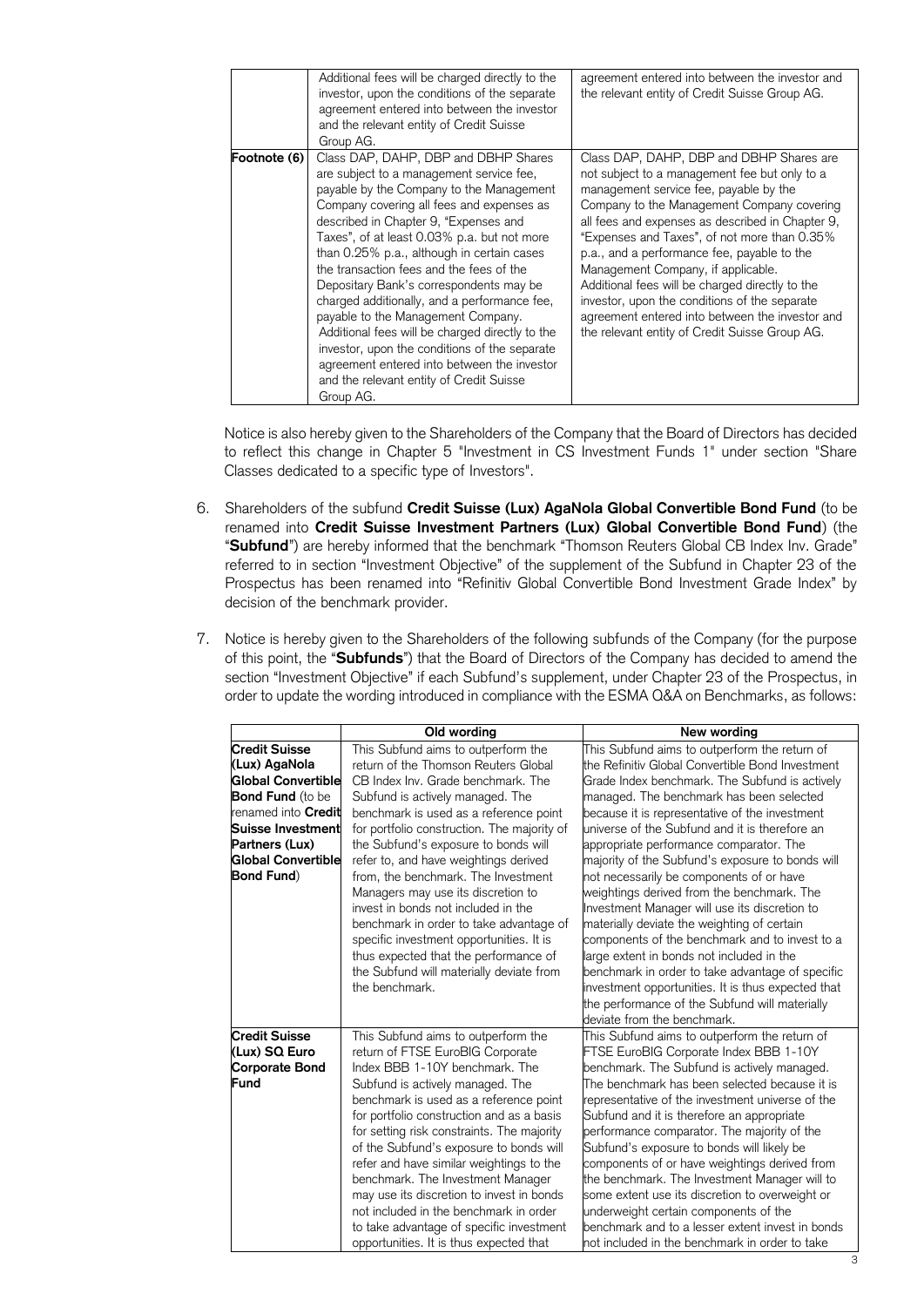|                                                                              | the performance of the Subfund will to a<br>limited extent deviate from the<br>benchmark.                                                                                                                                                                                                                                                                                                                                                                                                                                                                                                                                                                                                                                                                                                                                         | advantage of specific investment opportunities. It<br>is thus expected that the performance of the<br>Subfund may to a limited extent deviate from the<br>benchmark.                                                                                                                                                                                                                                                                                                                                                                                                                                                                                                                                                                                                                                                                                                                                                                                                                                 |
|------------------------------------------------------------------------------|-----------------------------------------------------------------------------------------------------------------------------------------------------------------------------------------------------------------------------------------------------------------------------------------------------------------------------------------------------------------------------------------------------------------------------------------------------------------------------------------------------------------------------------------------------------------------------------------------------------------------------------------------------------------------------------------------------------------------------------------------------------------------------------------------------------------------------------|------------------------------------------------------------------------------------------------------------------------------------------------------------------------------------------------------------------------------------------------------------------------------------------------------------------------------------------------------------------------------------------------------------------------------------------------------------------------------------------------------------------------------------------------------------------------------------------------------------------------------------------------------------------------------------------------------------------------------------------------------------------------------------------------------------------------------------------------------------------------------------------------------------------------------------------------------------------------------------------------------|
| <b>Credit Suisse</b><br>(Lux) European<br>Sovereign Plus<br><b>Bond Fund</b> | This Subfund aims to outperform the<br>return of a customized benchmark<br>composed mainly of CGBI WGBI Italy All<br>Maturities, CGBI WGBI Spain All<br>Maturities, CGBI WGBI Belgium All<br>Maturities, CGBI WGBI Ireland All<br>Maturities. The Subfund is actively<br>managed. The Benchmark is used as a<br>reference point for portfolio construction<br>and as a basis for setting risk<br>constraints. The majority of the<br>Subfund's exposure to bonds will refer<br>and have similar weightings to the<br>benchmark. The Investment Manager<br>may use its discretion to invest in bonds<br>not included in the benchmark in order<br>to take advantage of specific investment<br>opportunities. It is thus expected that<br>the performance of the Subfund will to a<br>limited extent deviate from the<br>benchmark. | This Subfund aims to outperform the return of a<br>customized benchmark composed mainly of<br>CGBI WGBI Italy All Maturities, CGBI WGBI<br>Spain All Maturities, CGBI WGBI Belgium All<br>Maturities, CGBI WGBI Ireland All Maturities. The<br>Subfund is actively managed. The benchmark<br>has been selected because it is representative of<br>the investment universe of the Subfund and it is<br>therefore an appropriate performance<br>comparator. The majority of the Subfund's<br>exposure to bonds will likely be components of or<br>have weightings derived from the benchmark.<br>The Investment Manager will to some extent use<br>its discretion to overweight or underweight<br>certain components of the benchmark and to a<br>lesser extent invest in bonds not included in the<br>benchmark in order to take advantage of specific<br>investment opportunities. It is thus expected that<br>the performance of the Subfund may to a limited<br>extent deviate from the benchmark. |
| <b>Credit Suisse</b><br>(Lux) Global High<br><b>Yield Bond Fund</b>          | This Subfund is aims to outperform the<br>return of the Bloomberg Barclays Global<br>High Yield Corporate (TR) benchmark.<br>The Subfund is actively managed. The<br>benchmark is used as a reference point<br>for portfolio construction. The majority of<br>the Subfund's exposure to bonds will<br>refer to, and have weightings derived<br>from, the benchmark. The Investment<br>Manager may use its discretion to invest<br>in bonds not included in the benchmark<br>in order to take advantage of specific<br>investment opportunities. It is thus<br>expected that the performance of the<br>Subfund will significantly deviate from<br>the benchmark.                                                                                                                                                                   | This Subfund is aims to outperform the return of<br>the Bloomberg Barclays Global High Yield<br>Corporate (TR) benchmark. The Subfund is<br>actively managed. The benchmark is used as a<br>reference point for portfolio construction and as a<br>basis for setting risk constraints, and/or for<br>Performance Fee measurement purposes. The<br>majority of the Subfund's exposure to bonds will<br>not necessarily be components of or have<br>weightings derived from the benchmark. The<br>Investment Manager will use its discretion to<br>significantly deviate the weighting of certain<br>components of the benchmark and to<br>significantly invest in bonds not included in the<br>benchmark in order to take advantage of specific<br>investment opportunities. It is thus expected that<br>the performance of the Subfund will significantly<br>deviate from the benchmark.                                                                                                             |
| <b>Credit Suisse</b><br>(Lux) Global<br><b>Inflation Linked</b><br>Bond Fund | This Subfund aims to outperform the<br>return of Bloomberg Barclays World<br>Inflation-Linked 1-10Y (Hedged into<br>USD) benchmark. The Subfund is<br>actively managed. The benchmark is<br>used as a reference point for portfolio<br>construction and as a basis for setting<br>risk constraints. The majority of the<br>Subfund's exposure to bonds will refer<br>and have similar weightings to the<br>benchmark. The Investment Manager<br>may use its discretion to invest in bonds<br>not included in the benchmark in order<br>to take advantage of specific investment<br>opportunities. It is thus expected that<br>the performance of the Subfund will to a<br>limited extent deviate from the<br>benchmark.                                                                                                           | This Subfund aims to outperform the return of<br>Bloomberg Barclays World Inflation-Linked 1-<br>10Y (Hedged into USD) benchmark. The<br>Subfund is actively managed. The benchmark<br>has been selected because it is representative of<br>the investment universe of the Subfund and it is<br>therefore an appropriate performance<br>comparator. The majority of the Subfund's<br>exposure to bonds will likely be components of or<br>have weightings derived from the benchmark.<br>The Investment Manager will to some extent use<br>its discretion to overweight or underweight<br>certain components of the benchmark and to a<br>lesser extent invest in bonds not included in the<br>benchmark in order to take advantage of specific<br>investment opportunities. It is thus expected that<br>the performance of the Subfund may to a limited<br>extent deviate from the benchmark.                                                                                                       |
| <b>Credit Suisse</b><br>(Lux) High Yield<br><b>USD Bond Fund</b>             | This Subfund aims to outperform the<br>return of the ICE BofAML US High<br>Yield Constr. (TR) benchmark. The<br>Subfund is actively managed. The<br>benchmark is used as a reference point<br>for portfolio construction. The majority of<br>the Subfund's exposure to bonds will<br>refer to, and have weightings derived<br>from, the benchmark. The Investment<br>Manager may use its discretion to invest<br>in bonds not included in the benchmark<br>in order to take advantage of specific<br>investment opportunities. It is thus                                                                                                                                                                                                                                                                                         | This Subfund aims to outperform the return of<br>the ICE BofAML US High Yield Constr. (TR)<br>benchmark. The Subfund is actively managed.<br>The benchmark is used as a reference point for<br>portfolio construction and as a basis for setting<br>risk constraints, and/or Performance Fee<br>measurement purposes. The majority of the<br>Subfund's exposure to bonds will not necessarily<br>be components of or have weightings derived<br>from the benchmark. The Investment Manager<br>will use its discretion to significantly deviate the<br>weighting of certain components of the<br>benchmark and to significantly invest in bonds                                                                                                                                                                                                                                                                                                                                                       |